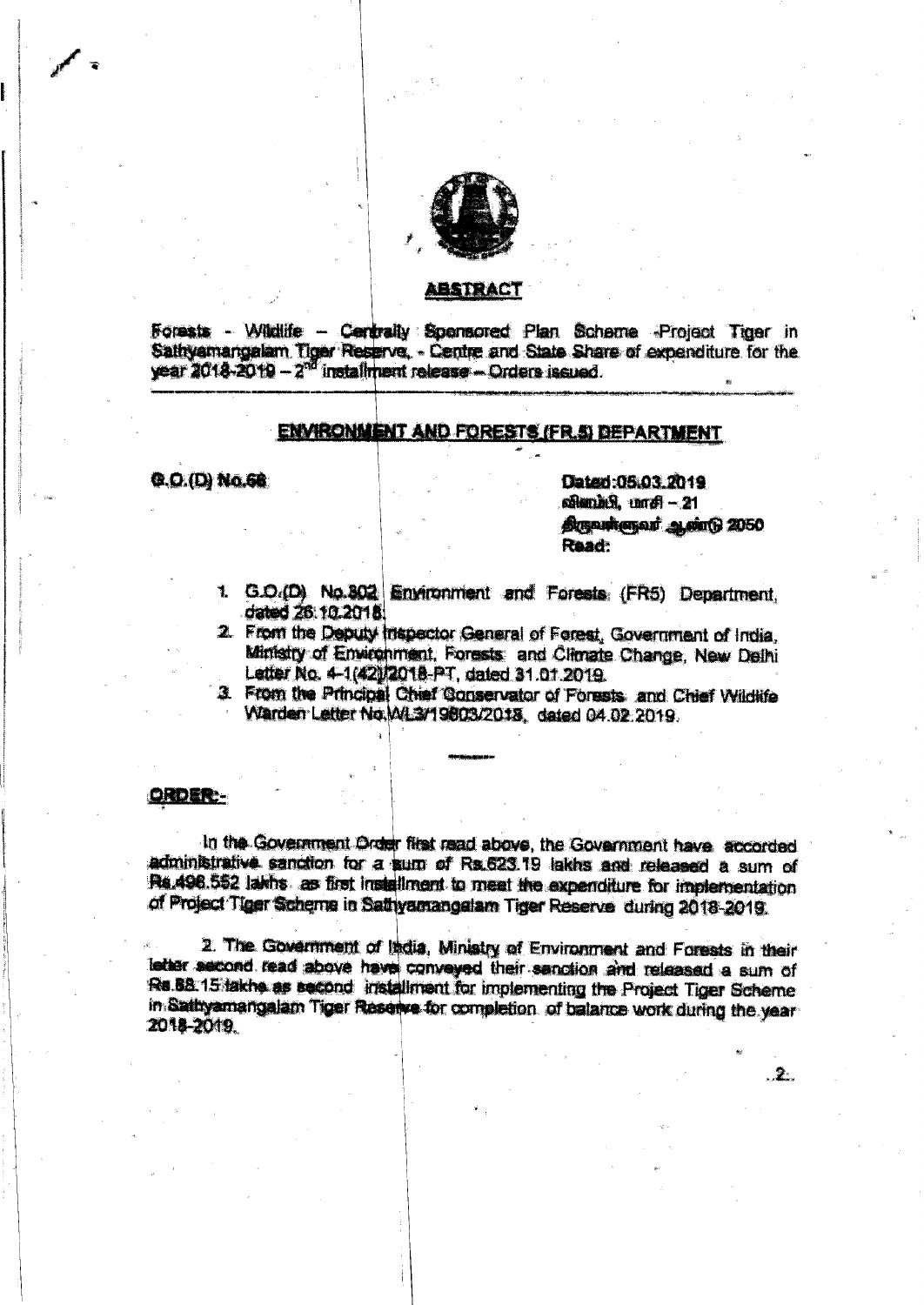3. The Principal Chief Conservator of Forests & Chief Wildlife Warden in the letter third read above has reducated the Government to sanction and release including recurring and non-recurring (State and Central share) amount of Rs. 124.638 laith as second installment for implementing the Project Tiger Scheme in Sathyamangalam Tiger Reserve during 2018-2019 as detailed below:-

(Rs.in lakhs)

. 3..

|                     | share        | GoTN share   | ote    |
|---------------------|--------------|--------------|--------|
| $Mor - Recurrence$  | 34.992 (60%) | 23.330 (40%) |        |
|                     |              |              |        |
| <b>B. Recurring</b> | 33.158 (50%) | 33.158 (50%) | RS 316 |
|                     |              |              |        |
| Total               | 68. 16       | 56.488       |        |
| Grand Total (A+B)   |              |              |        |

4. The Government after careful consideration, sanction a sum of Re.124.638 lakhs (Rupees One crore twenty four lakh shity three thousand and eight hundred only) as second and final installment for implementing the Project Tigar Scheme in Sathyamangalam Tiger Reserve for completion of batance work during the year 2018-2019.

5. The expenditure sanctioned in para 4 above shall be debited to the following head of account.

### (i). Non-recurring cost - Rs. 58.322 lakhs:

4406 - Capital Outlay on Forestry and Wild Life. -02 Environmental Forestry and Wild Life - 110 Wildlife - Central Sector schemes - SA Tiger Reserve Scheme - 16 Major works.  $(D.P.C. 4406.02.110-SA.1606)$ 

#### (ii), Recurring (50:50) Rs.66.316 lekhs

2408 Forestry and Wild Life - 02 Environmental Forestry and Wildlife-110 Wild Life Presenvation. Schemes shared between State and Centre - UE Tiger Reserve Scheme-18 Maintenance - 01 Periodical **Maintenance** 

(DPC. 2406-02-110-UE-1815)

2.